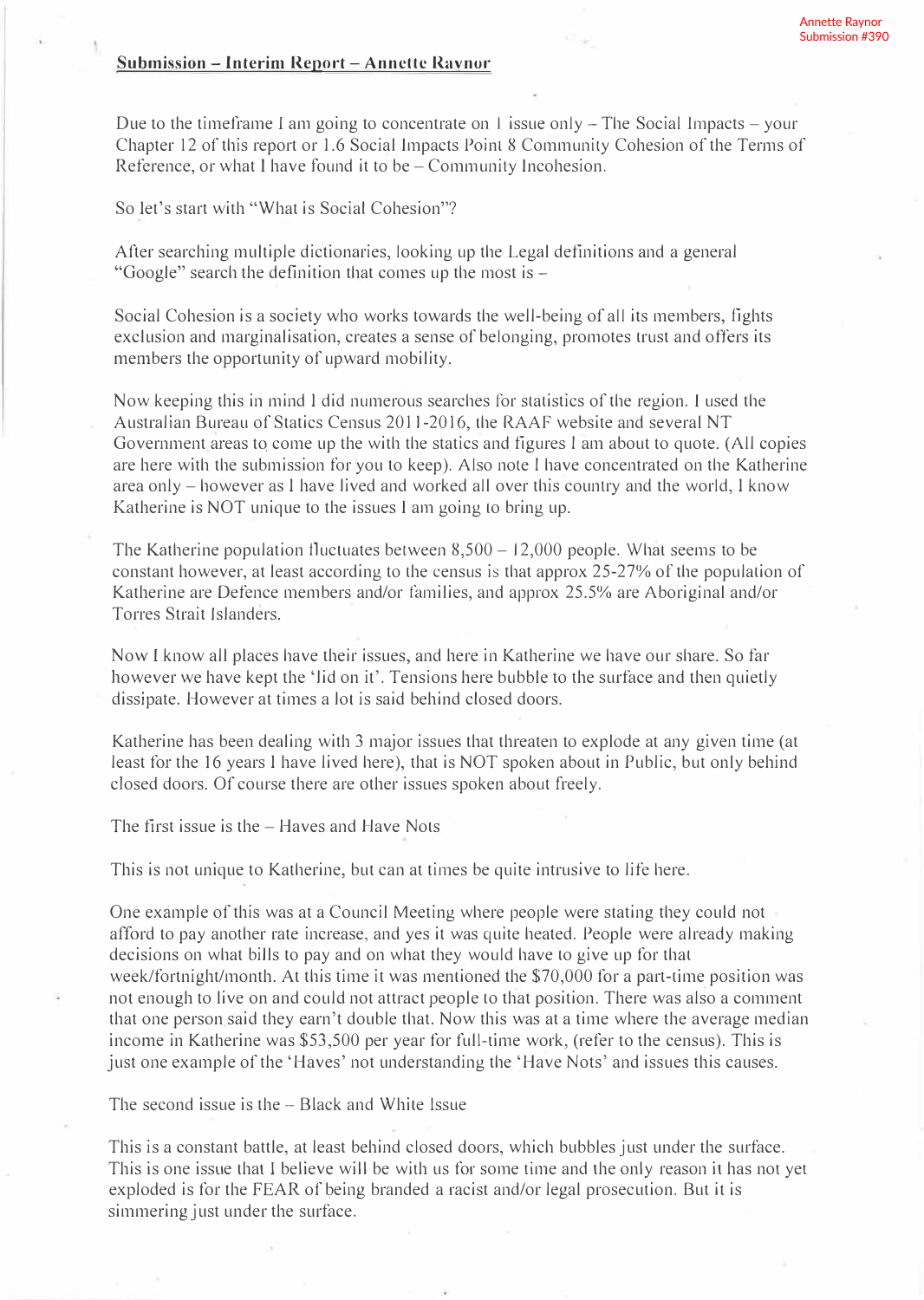The third issue is the  $-$  Defence VS Civilian Issue

Once again this issue is huge and is set on a constant bubble. Once again a large amount is spoken, behind closed doors and at the moment with the PFAS/PFOS issue it is truly on simmer

Now having seen this issue from both sides I do understand why Defence, as a whole, does not believe they have to worry or involve themselves in any one subject in the local area, and why they don't take or get involved with issues that are important to the Civilian population. However being approx 25% of the population, here in Katherine, it has a huge impact on decisions, and unfortunately most of the decisions are not made with Katherine in mind. After all they don't live here permanently. It's not their home. So why should it matter to them.

So having said all that, so far in Katherine all these issues have been, on the whole, kept under control.

But now we have this issue of  $-$  Fracking  $-$  The Unconventional Oil & Gas Industry. Which are now bullying its way in.

Things have changed in Katherine and I hope this is not the straw that finally breaks Katherine apart.

Some points for you, the Inquiry to consider  $-$ 

- There is a very large group of people in Katherine that Fear this industry.
- There is a huge group of people who are scared to say or do anything in Public regarding this Industry.
- People have been threatened with losing their jobs, if they stand up or speak out. And I know of one person who has lost their job over this.
- People have had 'Gag" orders placed on them.
- People have also been 'Bought'. The brown paper bags are out in force.
- Businesses that have stood up to support the Anti-Fracking view have been told to  $\bullet$ remove items or patronage will cease and abuse by those who are for this industry. And many now will not stand up publicly due to this. After all they have livelihoods to protect.

Now you might ask where is my "Scientific Evidence"?

Well unfortunately, at least my understanding is, unless I break the law and tape every conversion I have or I place someone else in fear of being exposed, there is no 'Scientific Evidence or Proof.

The fact that people are standing up, and these are people who have NEVER stood up before against anything – are now standing up against this industry should tell you that social incohesion is occurring.

As I will not name or expose people, I will only state here my Personal Experiences – I personally have received -

- Multiple threats
- I have been constantly abuse and downgraded
- Been offered bribes
- I have had my personal property damaged
- I have been refused service in Businesses in Katherine  $\bullet$

And all of this just because I am an "Anti-Fracker" and I have stood up. Before this issue I had not had any of these issues and I had never stood up against anything before.

And just for the record – NO I did NOT accept the bribes.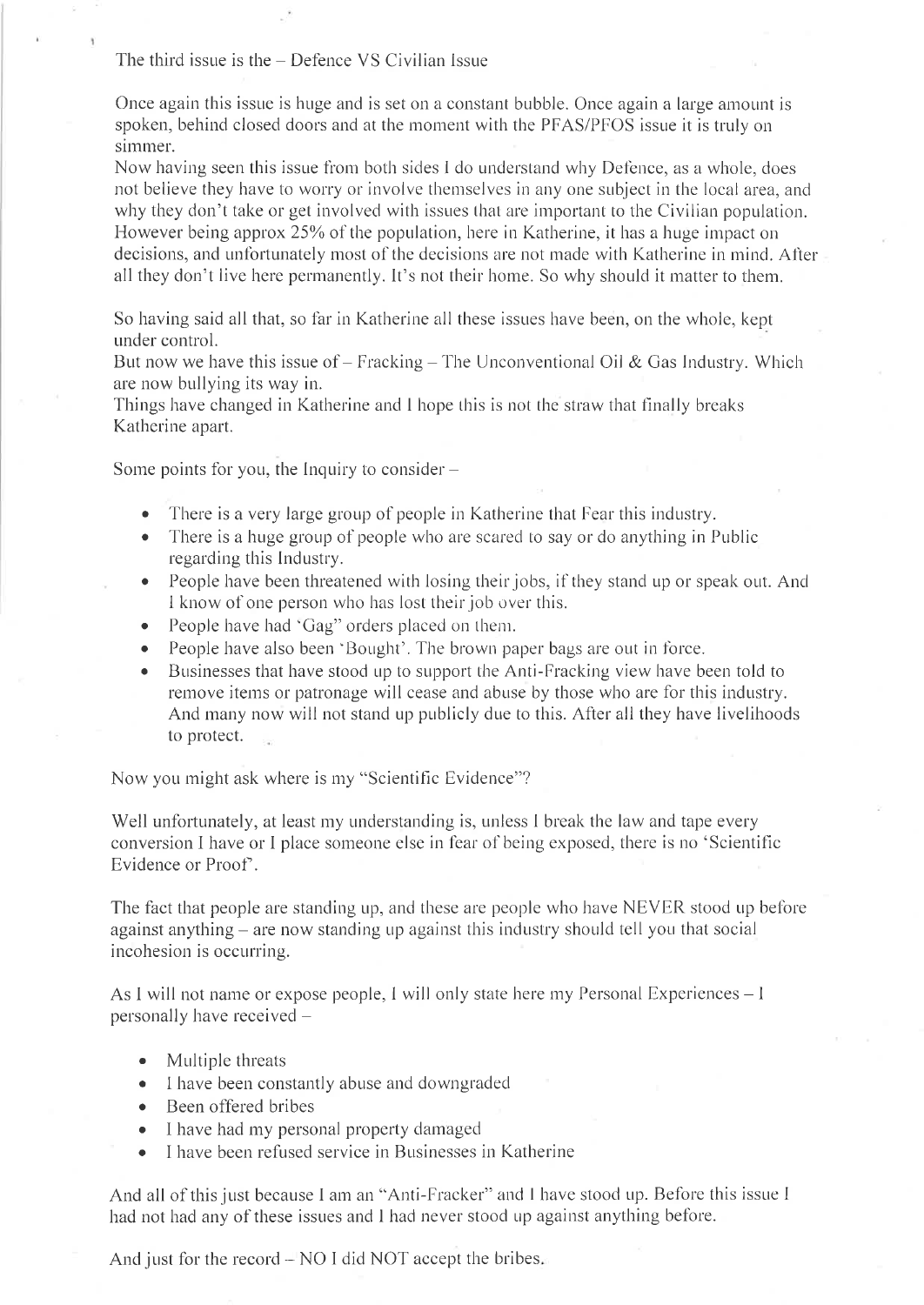I also know of at least 3 other people who have been offered bribes and numerous people who have stood up against this industry who have taken the same or very similar abuse.

Now your Interim Report refers to this issue ONCE. Pg 94 Chapter 12.2. Now while I agree that the other issues raised are issues that also need to be looked into seriously, you also need to look at what is happening in the Communities, after all under your Terms of this lnquiry  $-$ Social Impacts  $1.6 -$ Community Cohesion is listed.

I personally do NOT see an end to the abuse I am receiving now, if anything I see that this will only escalate in the future and my warning to all is  $-$  once you back someone into a corner – there are 2 possible outcomes –

- 1. That person will eventually not get up OR
- 2. They will come out fighting.

I will let you decide and ponder which one you believe I come under, and for that matter which one applies to the population as a whole.

My hope is this inquiry will take this into account seriously. As I keep saying  $-$  Let's look at the big picture  $-$  the whole complete picture.

If you truly believe this industry has a social licence and there is only good social impacts then let's have a referendum - let the NT residents have their say in an  $-$  open  $-$  honest  $-$  fair way where NO fear of being 'outed' and with NO repercussions. Let's really find out who is right and who is only "Perceiving" or spreading "Misinformation".

I personally don't see any light at the end of this tunnel. I believe we are all in for a long fight that has only just started and hopefully does NOT come to total chaos.

In summing up  $-$  There is NO "Perceived" absence of a social licence. There is quite simply NO Social Licence.

There is NO Social Cohesion, but instead this issue and this industry has and is causing major fractures with the community, and I believe will continue to fracture the community for as long as this industry continues to push and bully the residents of this community.

While the threats of losing your job, being sued, and multitude of other threats hang over people's heads, the Social Impacts are only just starting to show and crack to the surface. This MUST be taken seriously into account. Our communities, life styles, health, country and general way of life depend on it.

Now I want to re-iterate  $-$  YES this is my opinion, but if you ask people, behind closed doors, taking away the threats that exist, I know you will find what I have stated here to be true and NOT Perceived or Full of Misinformation.

I await your questions

Alue Urg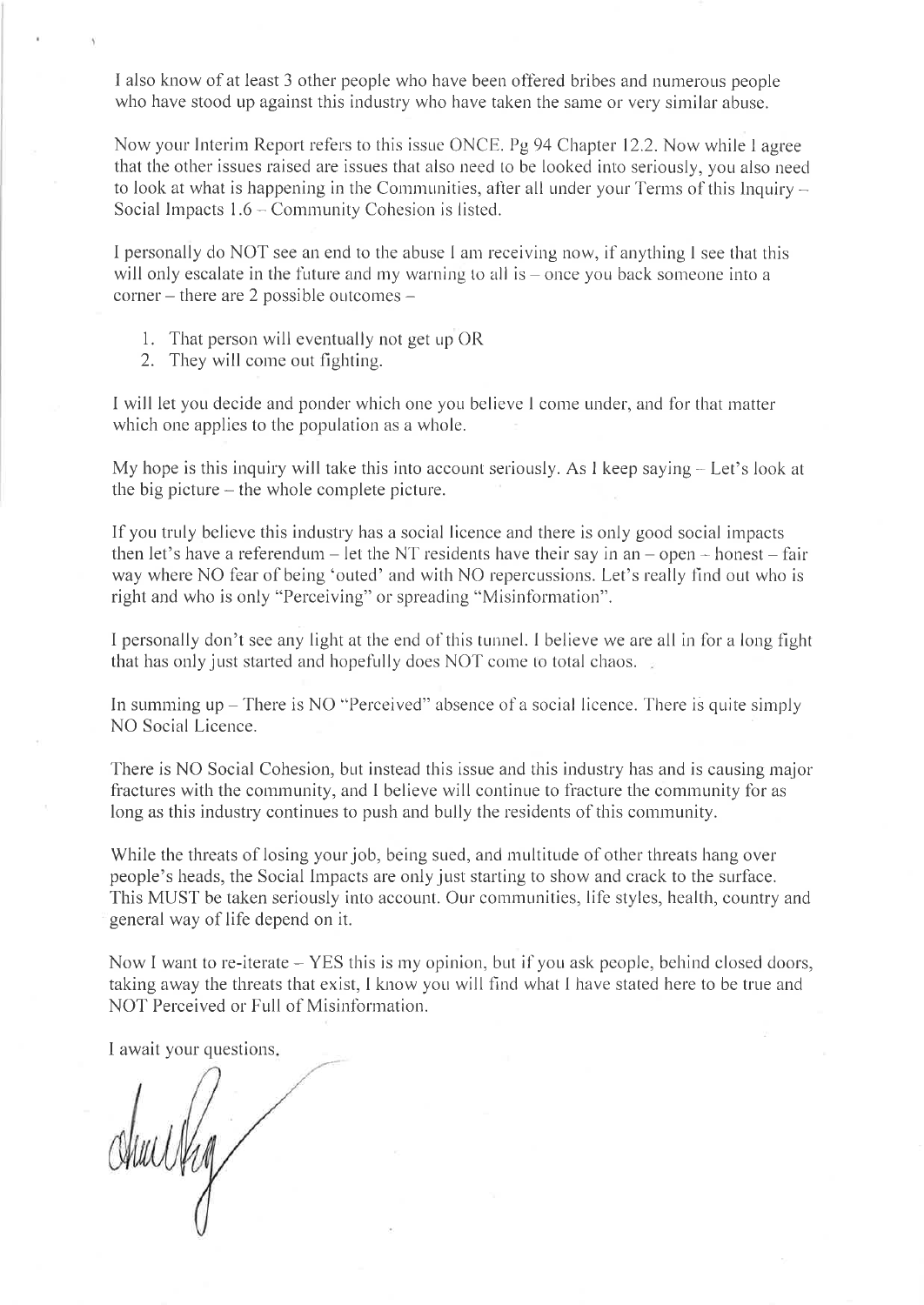http://stat.abs.gov.au/itt/r.jsp?RegionSummary&region=72200&dataset=ABS\_REGIONAL\_LGA&geoconcept=REGION&datasetASGS=ABS\_REGIONAL\_ASGS&datasetLGA=ABS\_REGIONAL...

Skip to main content



Australian Bureau of Statistics

Search for: Submit search query: MENU

- Statistics
- . Census
- . Complete your survey
- . About us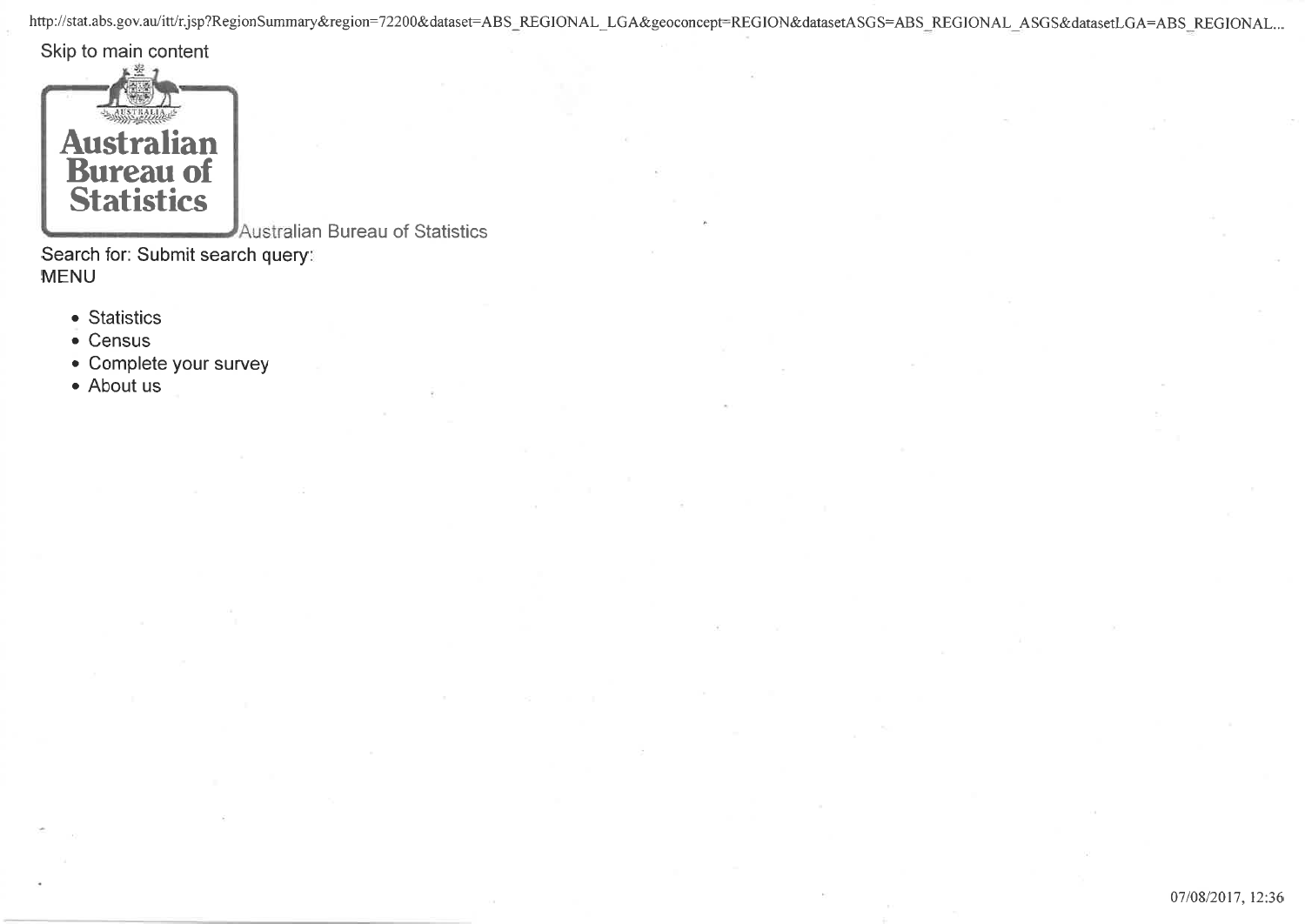http://stat.abs.gov.au/itt/r.jsp?RegionSummary&region=72200&dataset=ABS\_REGIONAL\_LGA&geoconcept=REGION&datasetASGS=ABS\_REGIONAL\_ASGS&datasetLGA=ABS\_REGIONAL...

## Katherine (T) (LGA)

#### Northern Territory

|                 |                                                      | <b>Period</b> | <b>Katherine</b><br>(T) | <b>Australia</b> | Go back to main map |
|-----------------|------------------------------------------------------|---------------|-------------------------|------------------|---------------------|
|                 | Persons (no.)                                        | 2015          | 11,118                  | 23,777,777       |                     |
|                 | Male (no.)                                           | 2015          | 5,971                   | 11,826,927       | ╈                   |
|                 | Female (no.)                                         | 2015          | 5,147                   | 11,950,850       |                     |
| People          | Median Age - Persons                                 |               |                         |                  |                     |
|                 | (years)                                              | 2015          | 32.7                    | 37.4             |                     |
|                 |                                                      |               |                         |                  |                     |
|                 | Total number of<br>businesses (no.)                  | 2015          | 745                     | 2,121,235        |                     |
|                 | <b>Building Approvals -</b>                          |               |                         |                  |                     |
|                 | Value of Total Building<br>$(*m)$                    | 2016          | 65                      | 110,387          |                     |
| <b>Economy</b>  | Houses - median sale<br>price $(*)$                  | 2014          | 365,000                 | 460,000          |                     |
|                 | Median total income                                  |               |                         |                  |                     |
|                 | (excl. Government<br>pensions and                    | 2013          | 53,660                  | 44,940           |                     |
|                 | allowance) (\$)                                      |               |                         |                  |                     |
|                 |                                                      |               |                         |                  |                     |
|                 | Total registered motor<br>vehicles (no.)             | 2016          | 7,565                   | 18,387,138       |                     |
|                 | Main employing                                       |               |                         |                  |                     |
| <b>Industry</b> | industry:<br>Public administration<br>and safety (%) | 2011          | 25.5                    |                  |                     |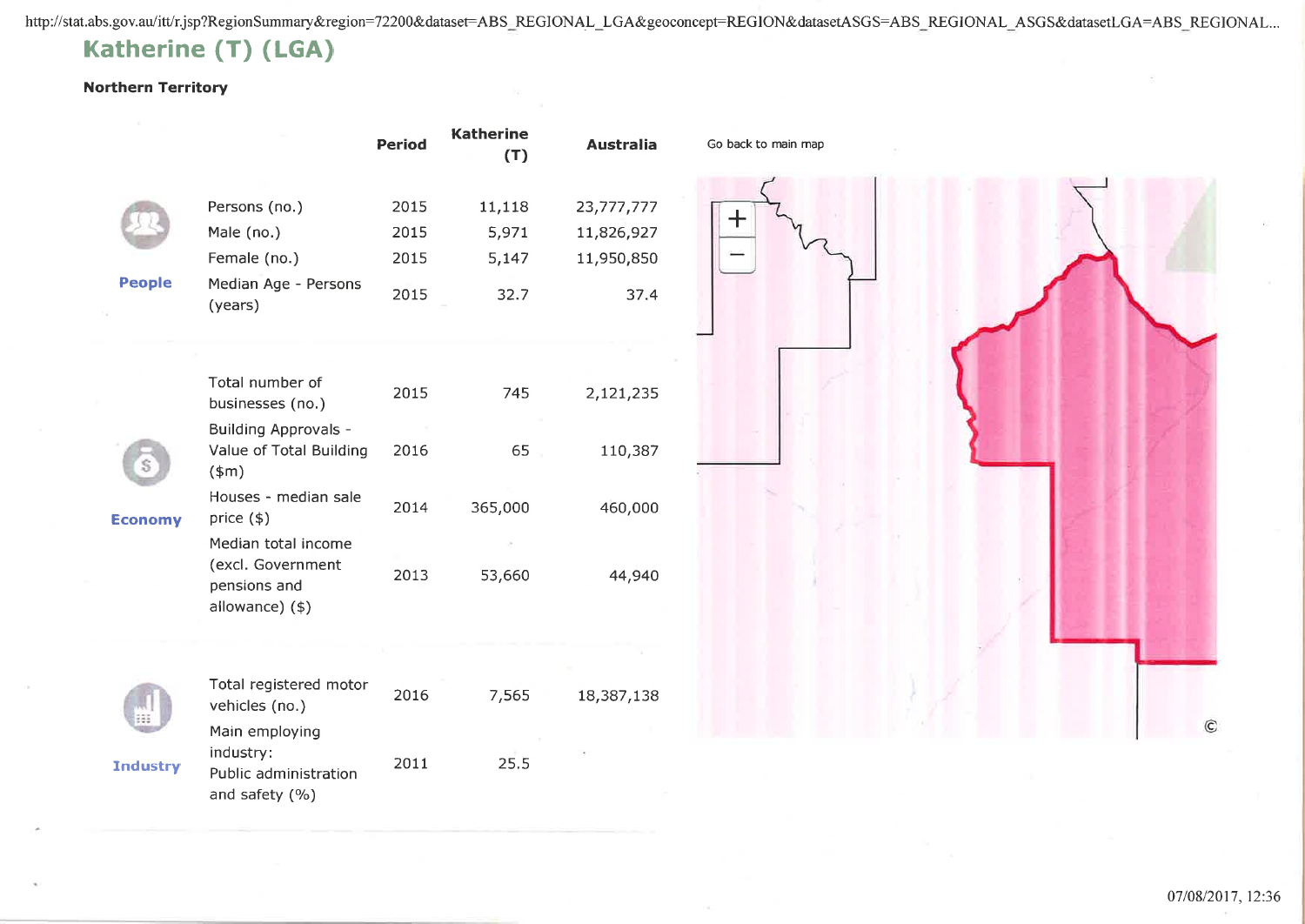http://stat.abs.gov.au/itt/r.jsp?RegionSummary&region=72200&dataset=ABS\_REGIONAL\_LGA&geoconcept=REGION&datasetASGS=ABS\_REGIONAL\_ASGS&datasetLGA=ABS\_REGIONAL...

|                                |                                                                                              | Period | <b>Katherine</b><br>(T) | <b>Australia</b> | This page was created 07/08/2017, 12:34:56 sourcing from ABS.Stat.                                           |
|--------------------------------|----------------------------------------------------------------------------------------------|--------|-------------------------|------------------|--------------------------------------------------------------------------------------------------------------|
|                                | Land area (ha)                                                                               | 2014   | 741,664.4               | 768,848,540.5    | • ABS.Stat (Beta)<br>• CPI inflation calculator<br>• Data by region                                          |
| Energy &<br><b>Environment</b> |                                                                                              |        |                         |                  | • Microdata access<br>• TableBuilder<br>• Mobile Apps                                                        |
|                                | Click on the following category headings to view 2011 - 2016 statistics about Katherine (T). |        |                         |                  | • Historical releases                                                                                        |
| <b>Expand all data tables</b>  |                                                                                              |        |                         |                  |                                                                                                              |
|                                | Population & People                                                                          |        |                         |                  | includes Population, Births and Deaths, Internal Migration                                                   |
|                                | Economy & Industry                                                                           |        |                         |                  | includes Businesses, Building Approvals, Registered Motor Vehicles                                           |
|                                | Income (including Government Allowances)                                                     |        |                         |                  |                                                                                                              |
|                                | <b>Education &amp; Employment</b>                                                            |        |                         |                  | includes Personal Income, Pensions<br>includes Preschool Enrolments, Post-School Qualifications, Occupations |
|                                |                                                                                              |        |                         |                  |                                                                                                              |
|                                | <b>Family &amp; Community</b>                                                                |        |                         |                  | includes Citizenship, Households, Internet Access                                                            |

Related Regions

Download the statistics

Links

Data by Region presents a range of data for all of Australia. Data are available for Local Government Areas, Statistical Areas Levels 2 - 4, Greater Capital Cities, States and Australia. Data by Region is intended for users interested in the characteristics of regions and in comparing regions across Australia. Data are in a time series, where available.

Data last updated: 31/03/2017, 11:00:00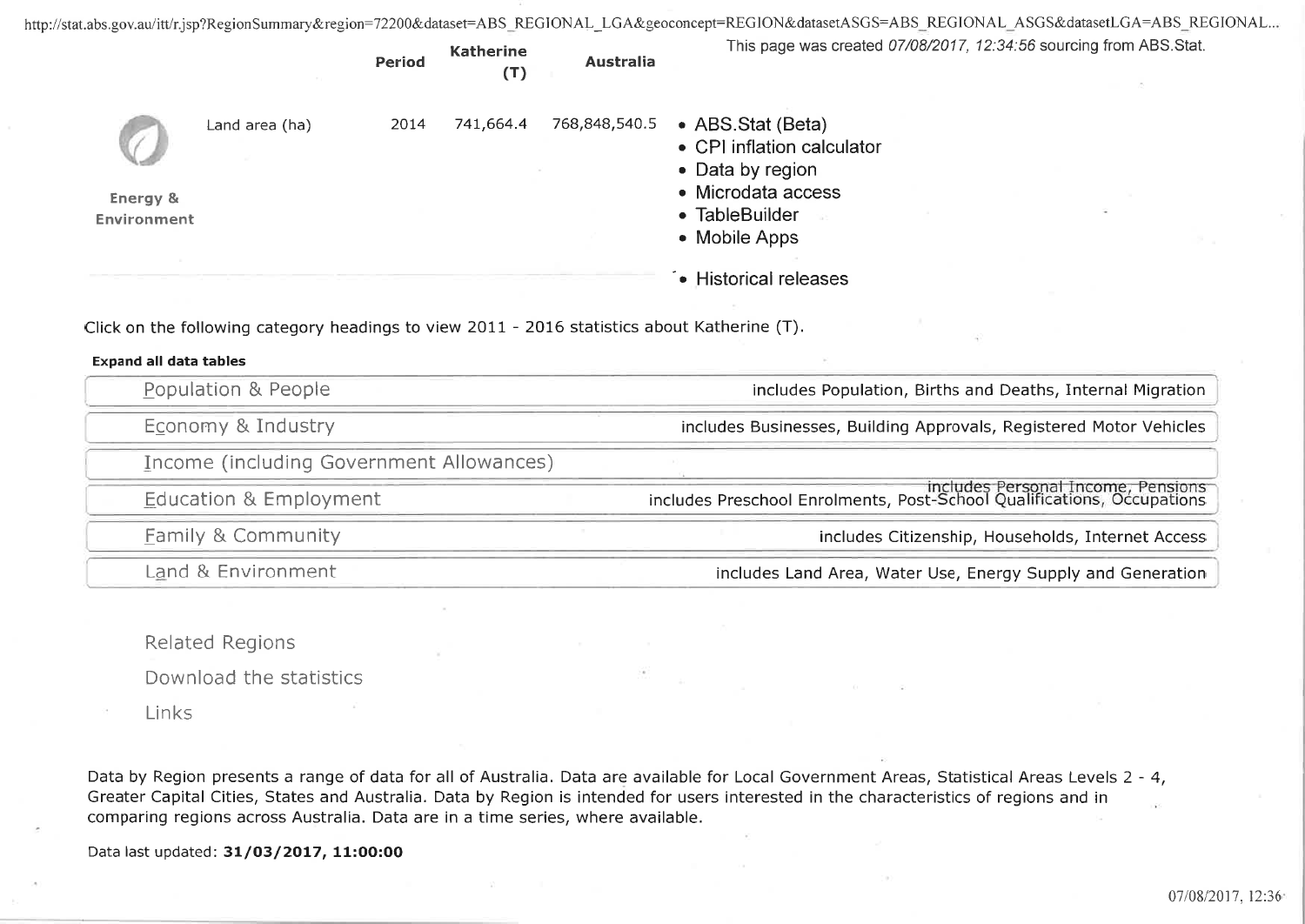http://stat.abs.gov.au/itt/r.jsp?RegionSummary&region=72200&dataset=ABS\_REGIONAL\_LGA&geoconcept=REGION&datasetASGS=ABS\_REGIONAL\_ASGS&datasetLGA=ABS\_REGIONAL... Would you like more functionality, or to create your own data sets? Find more data with ABS.Stat

- Information for small business
- $\bullet$  Statistical geography
- Statistical methods & classifications
- About the ABS
- . Careers
- $\bullet$  Contact us
- Information consultancy service
- Online security
- . Website updates
- . Help

Want to help us improve our website?

Provide feedback

Follow us on....



- . Creative Commons
- . Copyright
- . Disclaimer
- $\bullet$  Privacy
- $\bullet$  Sitemap
- Staff login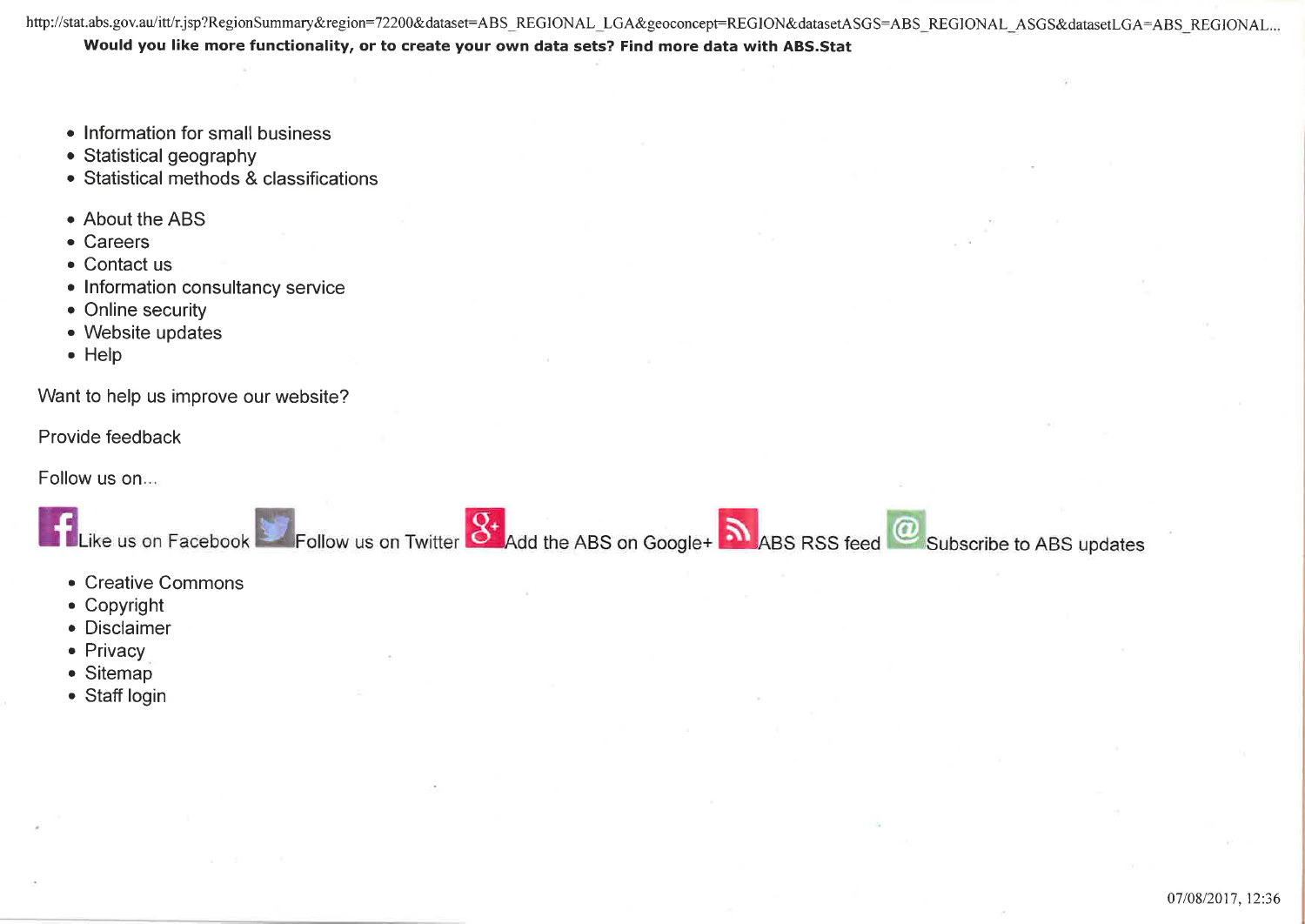## RDA Northern Territory community profile



community profile economic profile

v

2016 Census data has been released and we are busy processing it to update this website. View our latest releases here.

# Katherine Town Council LGA <sup>�� Share</sup> the Export

11 ,028

ABS Estimated Resident Population 2016\*

Population and dwellings

The Census usual resident population of Katherine Town Council LGA in 2011 was 9,186, living in 3,901 dwellings with an average household size of 2.65.

There are a number of different ways of measuring the population of an area, all of which give an insight into the size of the place and its rate of growth over different time periods. The Census counts people where they are on the night of the Census (enumerated population) and also by where they usually live (usual residence). Both these populations are useful and form the basis for a range of characteristics collected in the Census.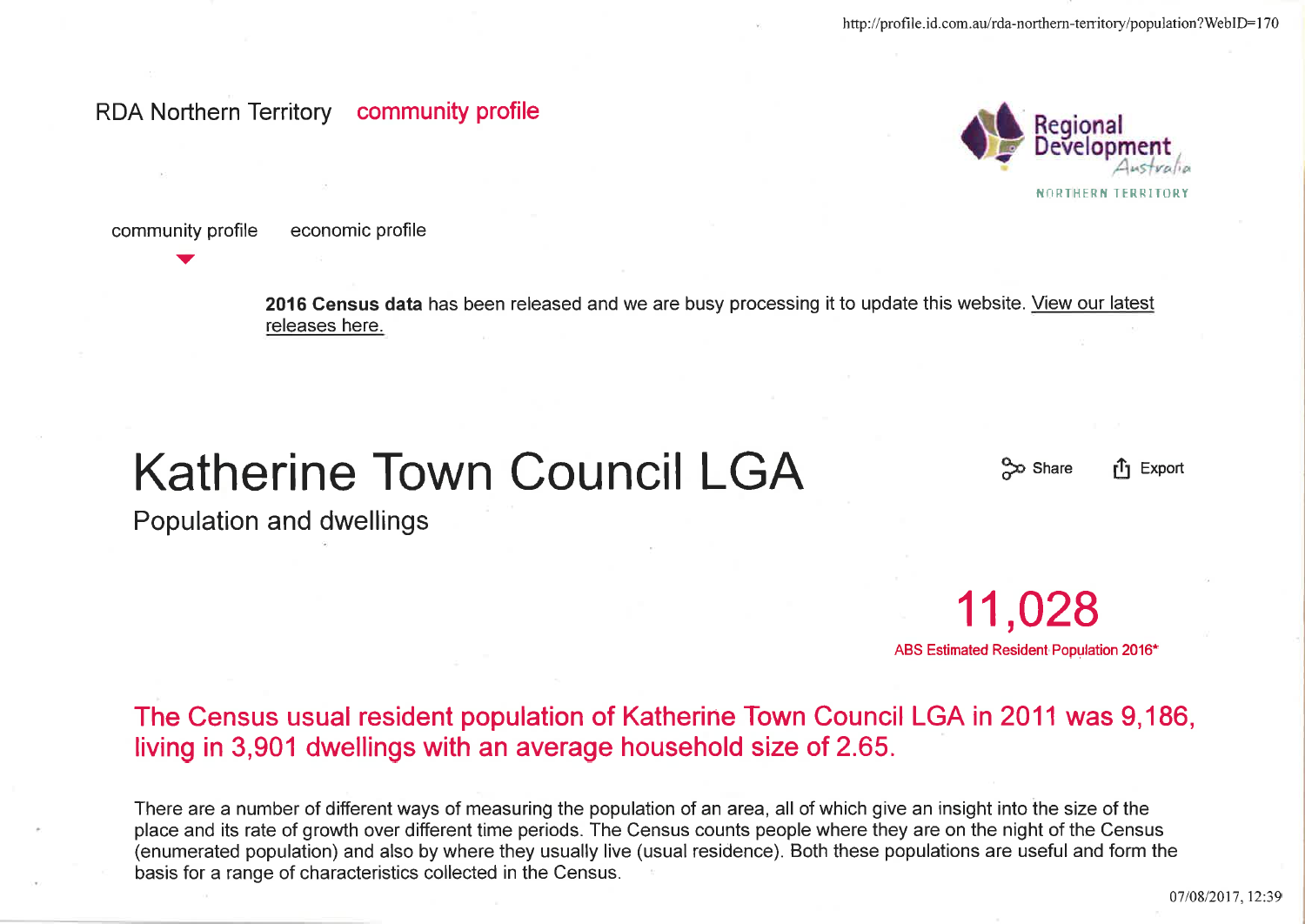Population summary Population summary - 2016 Population estimates 2016

le of those id is also

apaated annually after the Census, providing preliminary estimates for up to 5 years.

This page provides the three population counts for Katherine Town Council LGA at the last Census, with comparisons to previous Census vears for the Census counts only. The current estimate for Katherine Town Council LGA at the most recent year available is shown at the top of the page. This figure is a preliminary estimate only and is subject to review after the next Census data are released. Please use with caution.

Also included are a range of sub-population groups and key statistics from the Census (usual resident) population, such as citizens, employed persons and Indigenous population.

These figures all provide the context for the size of the population and growth rate within Katherine Town Council LGA and should be looked at in conjunction with other basic demographic information, such as Age Structure, Dwelling Type and Household Size.

The data on this page are sourced from a variety of different tables and designed to give a range of population and dwelling numbers for the area.

#### Population

| Katherine Town Council LGA - Total<br>persons | 2011          |                          |                                                   |               | Change                   |                                            |                 |
|-----------------------------------------------|---------------|--------------------------|---------------------------------------------------|---------------|--------------------------|--------------------------------------------|-----------------|
| <b>Population</b>                             | <b>Number</b> | $\%$                     | <b>RDA</b><br><b>Northern</b><br><b>Territory</b> | <b>Number</b> | $\frac{9}{6}$            | <b>RDA</b><br><b>Northern</b><br>Territory | 2006 to<br>2011 |
| <b>Estimated Resident Population</b>          | 10,488        | $\overline{\phantom{a}}$ | $-$                                               | 9,689         | $\cdots$                 | $\!-$                                      | $+799$          |
| <b>Usual Resident Population</b>              | 9.186         | $\overline{\phantom{a}}$ | $\sim$                                            | 8,737         | $\cdots$                 | $\overline{\phantom{m}}$                   | $+449$          |
| <b>Enumerated Population</b>                  | 10,536        | $\cdots$                 | $\longrightarrow$                                 | 10,298        | $\overline{\phantom{m}}$ | $\frac{1}{2}$                              | $+238$          |

Source: Australian Bureau of Statistics, Census of Population and Housing 2006 and 2011. Compiled and presented in profile id by .id, the population experts,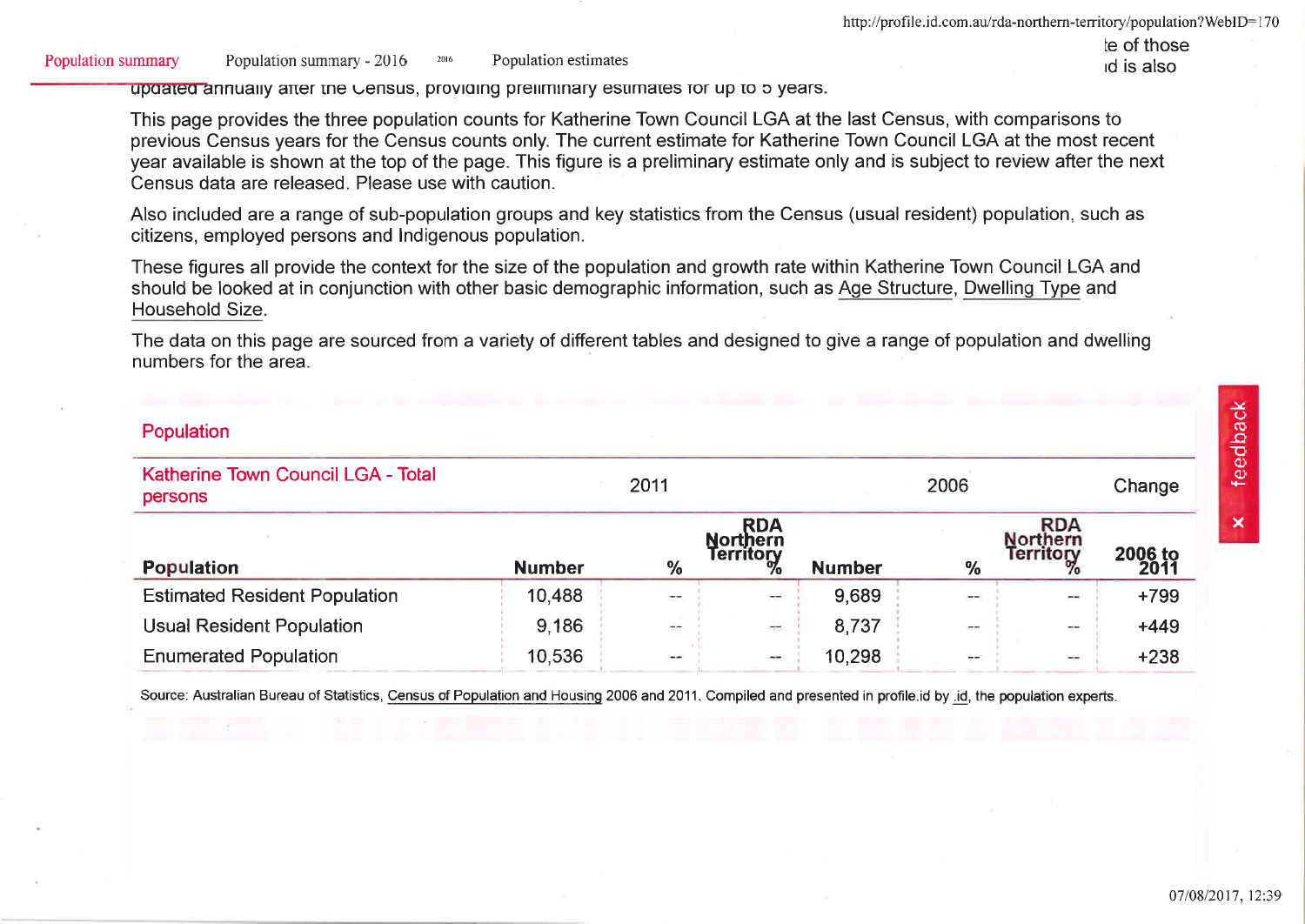| Katherine Town Council LGA - Total<br>people (Usual residence) |               | 2011 |                                   |               | 2006          |                              | Change                     |
|----------------------------------------------------------------|---------------|------|-----------------------------------|---------------|---------------|------------------------------|----------------------------|
| Population group                                               | <b>Number</b> | $\%$ | RDA<br>Northern<br>Territory<br>% | <b>Number</b> | $\frac{0}{0}$ | RDA<br>Northern<br>Territory | 2006 <sub>to</sub><br>2011 |
| <b>Males</b>                                                   | 4,661         | 50.7 | 51.7                              | 4,661         | 50.7          | 51.7                         | 0                          |
| <b>Females</b>                                                 | 4,525         | 49.3 | 48.3                              | 4,525         | 49.3          | 48.3                         | 0                          |
| Aboriginal and Torres Strait Islander<br>population            | 2,345         | 25.5 | 26.8                              | 2,345         | 25.5          | 26.8                         | <sup>0</sup>               |
| Australian citizens                                            | 7,791         | 84.8 | 82.6                              | 7,791         | 84.8          | 82.6                         | $\Omega$                   |
| Eligible voters (citizens aged 18+)                            | 5,491         | 59.8 | 58.8                              | 5,491         | 59.8          | 58.8                         | <sup>0</sup>               |
| Population over 15                                             | 6,871         | 74.8 | 76.8                              | 6,871         | 74.8          | 76.8                         | $\Omega$                   |
| <b>Employed Population</b>                                     | 4,300         | 94.0 | 94.8                              | 4,300         | 94.0          | 94.8                         | $\Omega$                   |
| Overseas visitors (enumerated)                                 | 160           |      |                                   | 160           | $- -$         | $\cdots$                     | $\Omega$                   |

Population estimates

2016

Population summary

Population summary - 2016

Source: Australian Bureau of Statistics, Census of Population and Housing 2006 and 2011 (Usual residence). Compiled and presented in profile.id by .id, the population experts.

07/08/2017, 12:39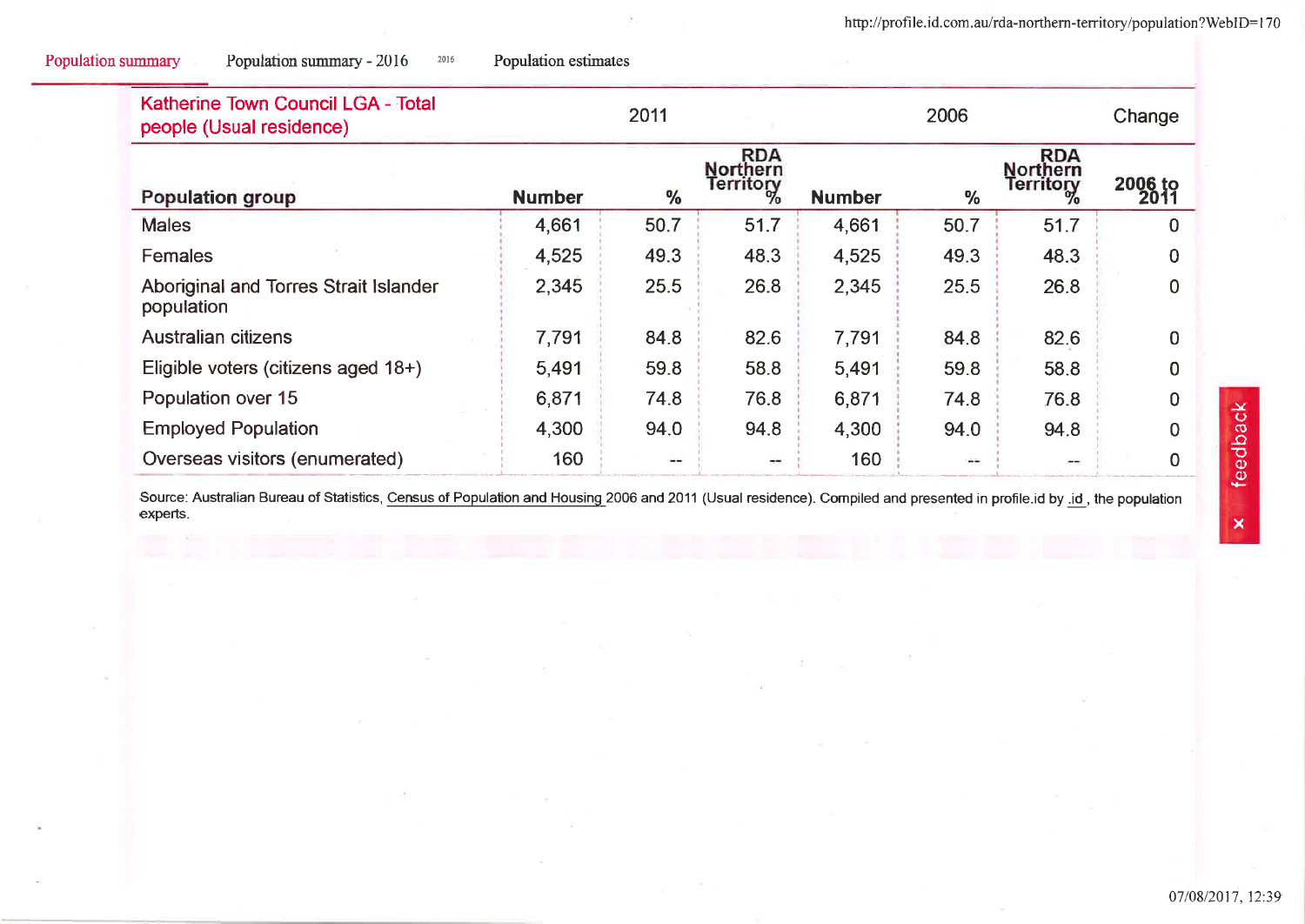| <b>Katherine Town Council LGA -</b><br><b>Households (Enumerated)</b> |               |                   | 2006                                        |               |                          | Change                                     |                 |
|-----------------------------------------------------------------------|---------------|-------------------|---------------------------------------------|---------------|--------------------------|--------------------------------------------|-----------------|
| <b>Dwellings</b>                                                      | <b>Number</b> | $\frac{9}{6}$     | RDA<br>Northern<br><b>Territory</b><br>$\%$ | <b>Number</b> | $\%$                     | <b>RDA</b><br><b>Northern</b><br>Territory | 2006 to<br>2011 |
| <b>Total dwellings</b>                                                | 3,901         | 100.0             | 100.0                                       | 3,901         | 100.0                    | 100.0                                      | 0               |
| Occupied private dwellings                                            | 3,529         | 90.5              | 88.6                                        | 3,529         | 90.5                     | 88.6                                       | 0               |
| Population in non-private dwellings                                   | 1,241         | $- -$             | $\frac{1}{2}$                               | 1,241         | $- -$                    | $\sim$                                     | $\bf{0}$        |
| Average household size (persons per<br>dwelling)                      | 2.65          | $\qquad \qquad -$ | 2.90                                        | 2.65          | $\overline{\phantom{m}}$ | 2.90                                       |                 |

20t6 Population estimates

Population summary Population summary - 2016

Source: Australian Bureau of Statistics, Census of Population and Housing 2006 and 2011 (Enumerated). Compiled and presented in profile.id by .id., the population experts.

"Note that this is an estímate based on ERP at the SA1 level. lt is subject to review after the next Census data refease and may not match .id's population forecasts.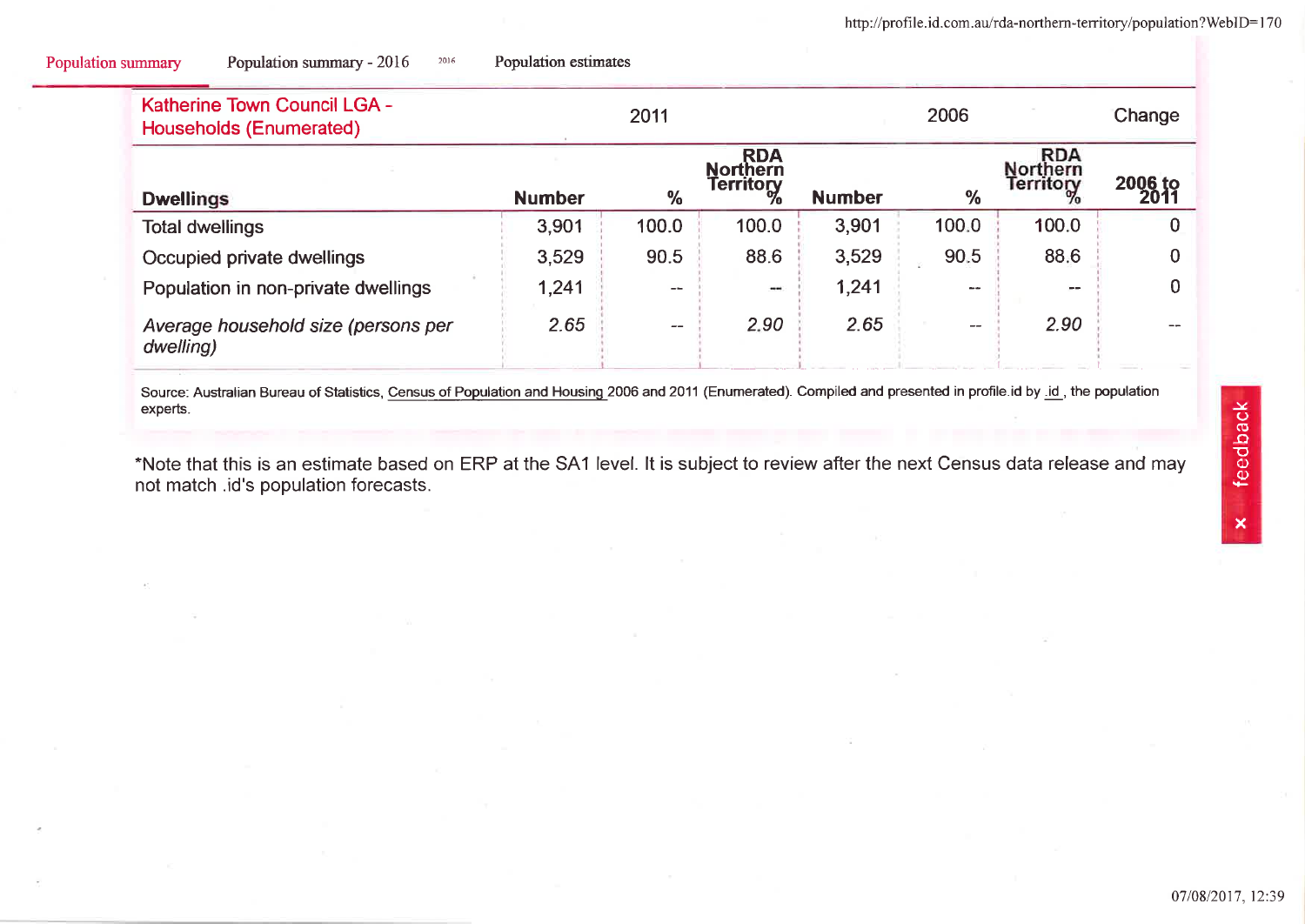#### Population summary

Population summary - 2016

Population estimates



## Powered by .id - the population experts for **RDA Northern Territory**

2016

.id community is an evidence-base for over 250 local government areas in Australia and New Zealand, helping you make informed decisions.

## **LEARN MORE ABOUT id**



## Free demographic resources

Access hundreds of free demographic and economic resources to help you make informed decisions.

## **FIND FREE RESOURCES**

DISCLAIMER: While all due care has been taken to ensure that the content of this website is accurate and current, there may be errors or omissions in it and no legal responsibility is accepted for the information and opini Please view our Privacy Policy, Terms of use and Legal notices.

ABS Data and the copyright in the ABS Data remains the property of the Australian Bureau of Statistics. The copyright in the way id has modified, transformed or reconfigured the ABS Data as published on this website remain id. ABS Data can be accessed from the Australian Bureau of Statistics at www.abs.gov.au. ABS data can be used under license - terms published on ABS website, intermediary management@abs.gov.au if you have any queries or wi distribute any ABS data.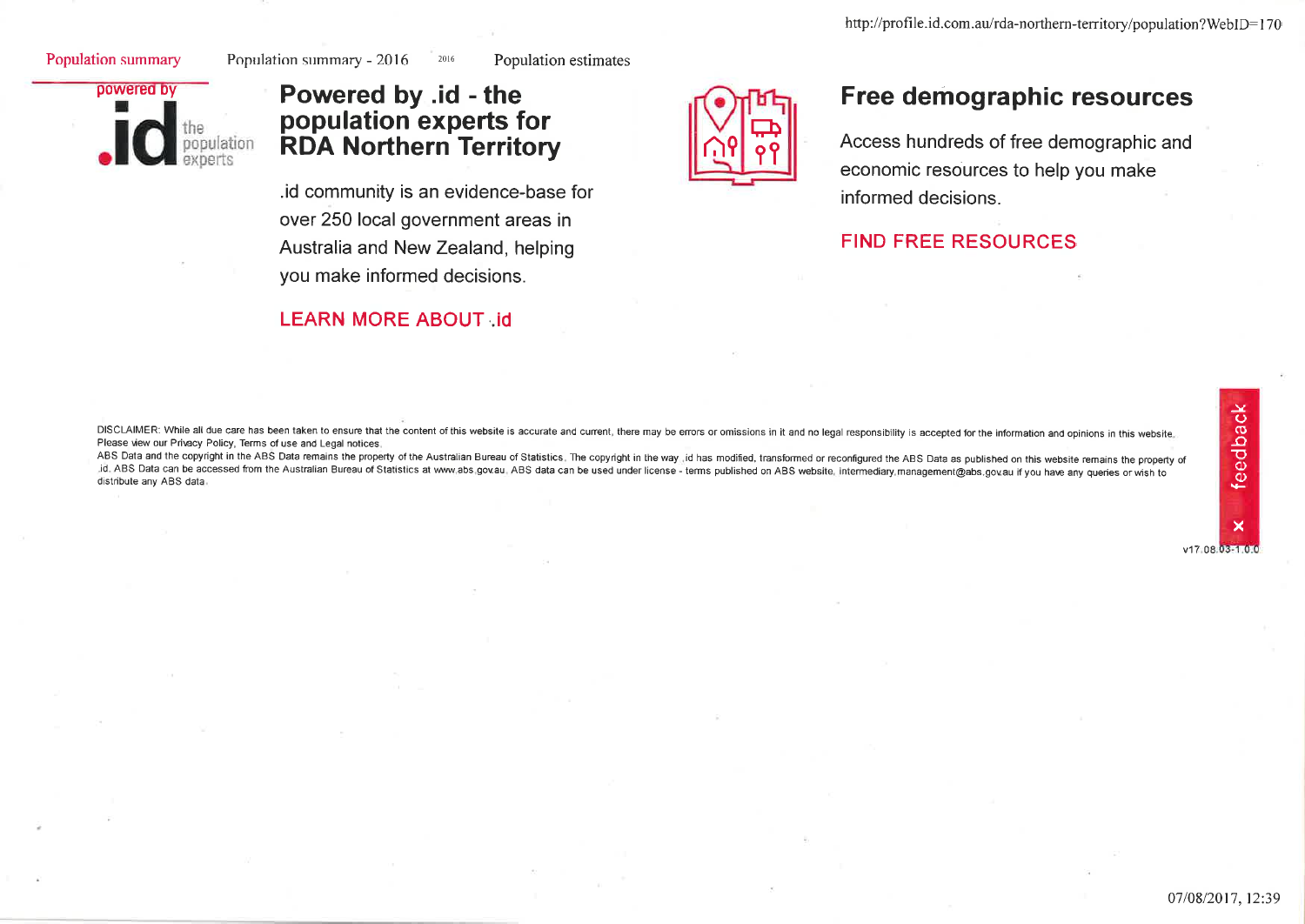airforce.qov.au >> Bases >> Northern Territory

## RAAF Base Tindal

Royal Australian Air Force's Base Tindal is 15kms outside Katherine and 320kms by road south-east of Darwin in the Northern Territory. Although the airfield was constructed in 1942, it is the Air Force's youngest operational base (excepting bare bases) and one of Australia's most important defence installations.

Originally known as Carson's Airfield during World War ll, over the years it has been upgraded and extended for commercial use. ln 1984, the government decided to establish an operational Air Force base at Tindal. The physical security it enjoys is due to its long distance from the coast, making it unlikely it will be swept away by a cyclone. Tindal officially opened on 1 October 1988 and is now the home of:

- No 17 Squadron (including Delamere Air Weapons Range)
- . No 2 Security Force Detachment Tindal
- . No 2 Squadron Detachment Tindal
- . No 28 Squadron Detachment Tindal
- . No 3 Control and Reporting Unit Detachment Tindal
- No 452 Squadron Tindal Flight
- . No 75 Squadron
- . Chief lnformation Officer Group Communications Security Tindal
- . Defence Community Organisation
- . Defence Support Reform Group Base Support Tindal
- . Tindal Health Centre
- . No 2 Expeditionary Health Squadron Detachment Tindal
- Joint Health Unit Northern Territory

The Army's North-West Mobile Force (NORFORCE) also has a detachment on the base.

RAAF Base Tindal is very much part of the Katherine community. Our personnel (including our families) make up almost 25% of Katherine's population of 10,000 people. RAAF Base Tindal's contribution to the local community includes such things as flood relief, Defence aid to the civil community and the use of some of the base sporting facilities. Tindal personnel have always shown a keen interest in supporting local sports, and they account for a large number of administrators and competitors. The people of Katherine are also extremely supportive of the base and its personnel and the close relationship is a feature of a posting to Tindal.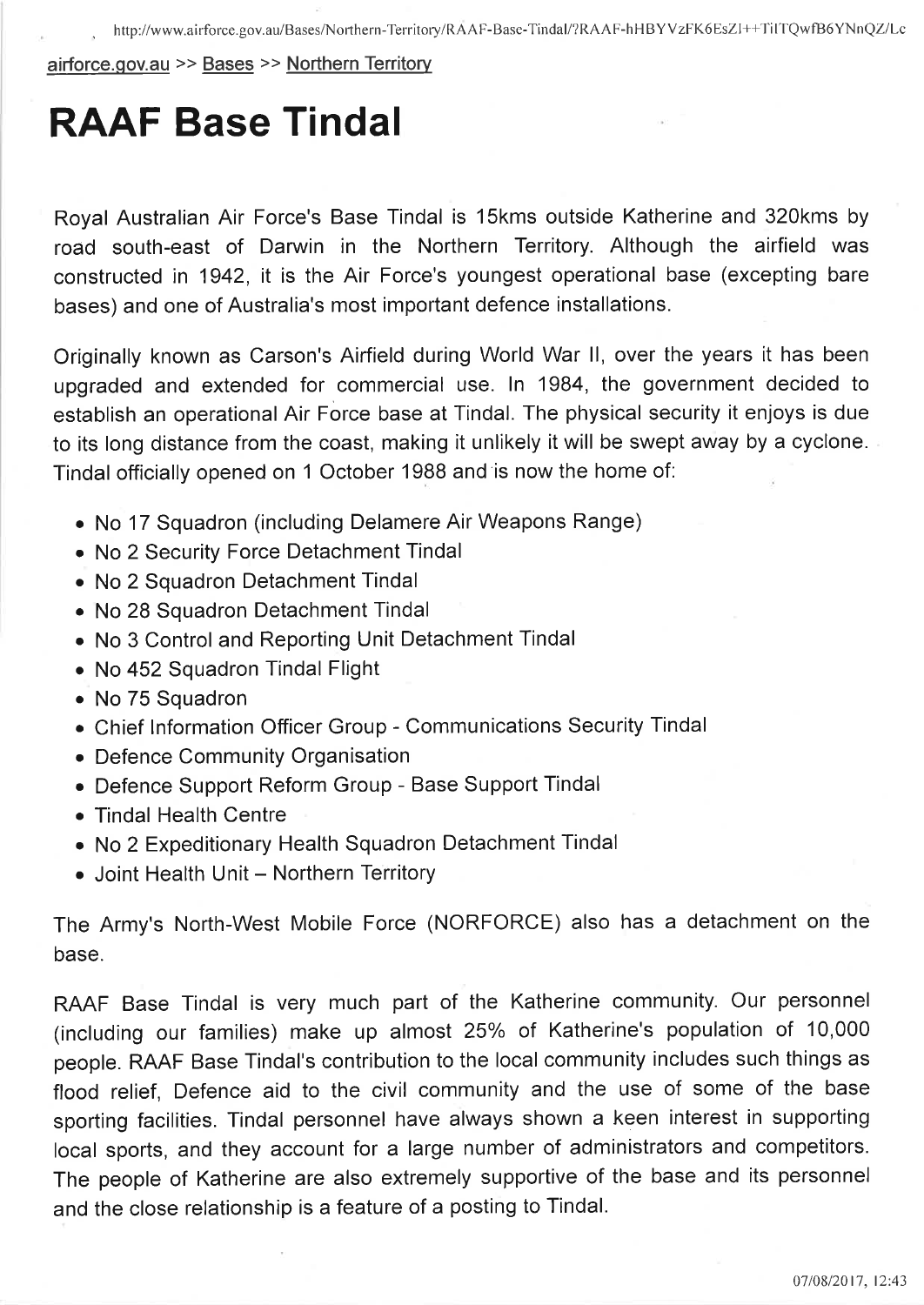, http://www.airforce.gov.au/Bases/Northern-Territory/RAAF-Base-Tindal/?RAAF-hHBYVzFK6EsZl++TilTQwfB6YNnQZ/Lc When flying, Air Force pilots and crews operate the aircraft in a way that minimises aircraft noise. Air Force has an honest and open approach about the noise experienced by residents living near our bases and training areas. Detailed information about aircraft noise, including Australian Noise Exposure Forecast (ANEF) maps, is available at the Defence Aircraft Noise website or contact 1300 DEFENCE (1300 333 362).

## To view major training exercises and flying activities see www.airforce.gov.au/flyingoperations